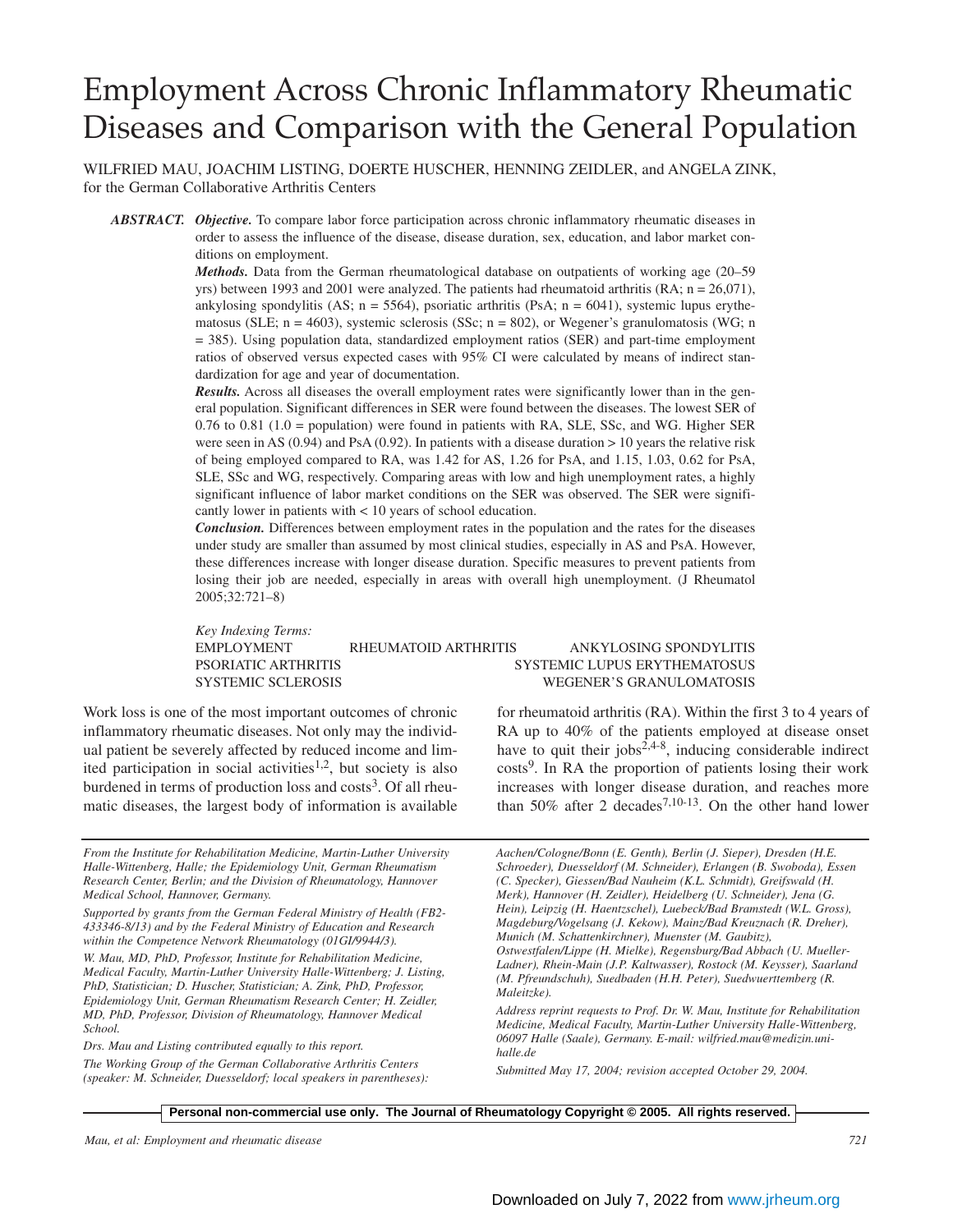frequencies of work disability were found in patients with ankylosing spondylitis  $(AS)^{7,14-17}$ . Only sparse information is available on other chronic inflammatory rheumatic disorders, particularly on diseases with low prevalence such as connective tissue diseases or vasculitis<sup>18-22</sup>.

The reported work loss rates vary depending on how attribution to the disease is defined, as shown by a study of RA by Wolfe and Hawley<sup>12</sup>. Based on the patients' statements of disease related work loss, 25% were work-disabled after 6.4 years, in contrast to the 11.0 years that were calculated when the receipt of social security disability benefits served as the criterion for work discontinuation caused by RA.

Work loss attributable to the disease may be assessed through comparison of employment rates in patients and the general population. Using this approach the population background with the different reasons for nonparticipation in the labor force, such as unfavorable labor market conditions, other occupational and societal factors, or personal attitudes, can be considered. Recent studies of RA and AS taking employment in the general population into account yielded conflicting results<sup>18,23-26</sup>. Detailed analyses by means of stratification for age, sex, and other important variables require large data sets. This opportunity is offered by the National Database of the German Collaborative Arthritis Centers, which contains data from patients with different inflammatory rheumatic diseases in rheumatological care23,27. Previously we presented the 1993-97 data on crude employment rates of patients with RA, AS, systemic lupus erythematosus (SLE), and vasculitides without standardization<sup>18,23</sup>. The present report is the first comparative study of employment across the most prevalent chronic arthritides [RA, AS, and psoriatic arthritis (PsA)], connective tissue diseases [SLE and systemic sclerosis (SSc)], and Wegener's granulomatosis (WG) considering employment in the general population and the influence of sex, education, and disease duration. The effects of region of residence reflecting labor market conditions, sex, and disease combined with disease duration or education were assessed using the 1993-2001 data of the National Database. Further, the occurrence of part-time employment was analyzed. To allow for comparisons with the general population and across different diseases despite group differences, standardization procedures first established in morbidity and mortality analyses were applied.

## **MATERIALS AND METHODS**

*Patients.* This is a cross-sectional analysis of the National Database of the German Collaborative Arthritis Centers (NDB) as described<sup>18</sup>. In brief, rheumatologists in 24 arthritis centers have recorded clinical data for all patients with inflammatory rheumatic diseases once a year since 1993, and patients have answered a comprehensive patient questionnaire. Patient inclusion continues. The rheumatologists are supposed to register each outpatient with an inflammatory rheumatic disease except those who refuse to participate. As the rheumatologists use the data for their own statistics, including negotiations with payers, we can assume that patient inclusion is fairly complete. The data are therefore representative for patients treated by rheumatologists in Germany.

The database comprises newly referred as well as prevalent cases. Patients seen on a regular basis are registered once a year. For these patients the same set of information is available for successive years (longitudinal cases). Here we restrict our attention to outpatients of working age (20–59 yrs) entered into the database between 1993 and 2001 with definite diagnoses (RA, AS, PsA, SLE, SSc, or WG) and with data for current employment status. In patients with longitudinal data, the data of the first year of documentation were used. For each year under consideration at least 3270 newly documented patients fulfilled the inclusion criteria. The diagnostic spectrum of these patients was very similar in the different years. The number of cases included in the calculations stratified for disease duration and for education was reduced because of missing information for some patients.

*Assessments.* Standard forms are used for data recording. The variables from the self-administered patient questionnaire considered in these analyses are age, place of residence, formal education, and current employment status. Since 1996 fulltime and part-time employment have been differentiated.

The physicians record the diagnoses according to the American College of Rheumatology criteria for RA and SLE and the New York criteria for AS, onset of disease, previous and current therapy, activity [Disease Activity Score (DAS-28)], and severity of disease (5-item Likert scale).

*Statistics.* Standardization procedures established in morbidity and mortality analyses<sup>28</sup> were used to compare the employment rates between the different inflammatory rheumatic diseases. Population data from the annual interview survey of a representative sample of 1% of all households in Germany were obtained from the Federal Statistical Office for each year under consideration<sup>29</sup>. Although both parts of Germany were reunified in 1989, remarkable differences of employment remained. The unemployment rates over all age groups during the years of the study were 14% to 18% in the new federal states (NFS, formerly German Democratic Republic) compared to 9% to 11% in the old federal states (OFS, formerly Federal Republic of Germany) $30$ . Therefore, most of the analyses were performed separately for the OFS and NFS.

The expected numbers of patients with gainful employment were calculated for men and women separately by means of indirect standardization for age (using 5-year age groups), place of residence (OFS, NFS), duration of school education, and year of documentation (1993-2001). This was done for each disease group in total as well as for subgroups according to disease duration ( $\leq$  5 yrs, 6–10 yrs, > 10 yrs), for place of residence (OFS, NFS), and for duration of school education dichotomized at  $\leq$  9 years. Standardized employment ratios (SER) with 95% confidence intervals (95% CI) were calculated as the ratios of observed and expected number of patients employed. If a SER of 1 is included in the interval, this implies that the difference between the patients and the general population is not statistically significant at the 0.05 alpha level. Within strata the SER were compared by chi-square tests given for standardized mortality ratios<sup>28</sup>. The Bonferroni-Holm procedure $31$  was applied to adjust the p values for multiple comparisons in each table.

To compare the SER of the diseases on a multivariate level (after adjustment for the risk factors sex, region of residence, education) Poisson regression was applied. In this model the relative increase (or decrease) in the SER is estimated by adjusted relative risks  $> 1$  (or < 1). Different results for patients with disease duration < 5 years and those with long-lasting disease (> 10 years) were expected. Therefore, 2 multivariate Poisson regression models were calculated. The following reference groups for the estimated relative risks (RR) were used: RA for the comparison of the diseases, females for sex, OFS for region of residence, and > 9 years of school for education.

To assess the proportion of patients working part-time compared to the population, standardized part-time employment ratios (SPER) with 95% CI

**Personal non-commercial use only. The Journal of Rheumatology Copyright © 2005. All rights reserved.**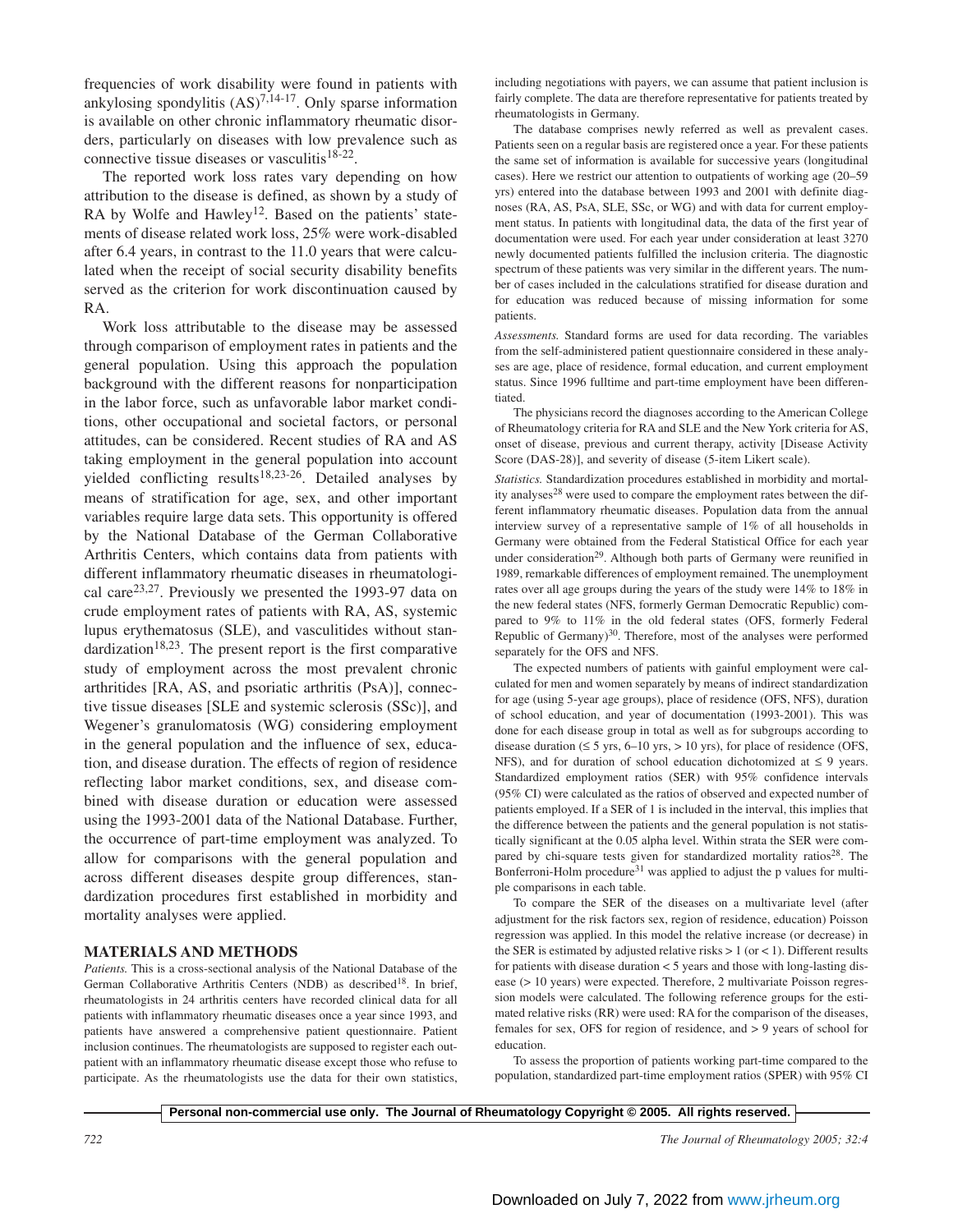were calculated similarly to the SER, forming the ratios of observed and expected number of patients working part-time. Due to small numbers, patients from the new federal states were omitted from the analyses of the SPER. SER and SPER were only calculated in subgroups of > 30 patients.

SPSS software was used for data entry and most of the analyses. LogXact version 5<sup>32</sup> was applied for computing the Poisson regression results.

## **RESULTS**

*Patients' characteristics.* Large subgroups were available of patients with RA ( $n = 26,071$ ), AS ( $n = 5564$ ), PsA ( $n =$ 6041), SLE (n = 4603), SSc (n = 802), and WG (n = 385) (Table 1). The expected predominance of women was seen in RA, SLE, and SSc, whereas only 32% of AS patients were female. Due to the restriction in age at inclusion (20 to 59 years) the mean age ranged from 40 years in SLE to 48 years in RA. In accord with the distribution of the population (82% living in the OFS) the majority of the patients (78–87% in the various diagnoses) were recruited in the OFS. However, there were differences in years of school education between the disease groups and between patients from the OFS and NFS. Because of differences in the former school system there was a higher percentage of patients with more than 9 years of school education in the NFS. Further, patients with diseases with earlier onset (AS, SLE) had a higher education level than patients with RA. Adjusted for age, the odds ratio of having a higher education level was 1.1 (p < 0.01) for AS and SLE in comparison with RA, and 2.6 ( $p < 0.001$ ) for patients from the NFS in comparison with the OFS. We therefore had to standardize employment ratios for the different factors (see *Statistics*). Nevertheless, conditions of healthcare were already equalized during the period reported here, and similar patient characteristics (disease severity, pain, function, treatment) were found in data from arthritis centers in the OFS and NFS (data not shown). *Differences of the SER between diseases.* Significantly reduced SER were found in all diseases. The lowest SER of 0.76 to 0.81 were found for RA, SLE, SSc, and WG (Figure 1). In AS and PsA higher SER of 0.94 and 0.92, respectively, were calculated. Nevertheless, these summary figures do not reflect differences in disease duration, labor market conditions, or other risk factors. To take basic patient characteristics and the population background into account, patients were therefore stratified by sex, disease duration, and region of residence (Table 2).

In the OFS significant differences in SER between the various diseases were found. These differences remain significant after adjustment for multiple comparisons. Because of the lower number of patients, some of the differences did not reach significance in the NFS.

*Influence of disease duration and labor market conditions.* In most groups the SER were lower in the NFS compared to the OFS (Table 2). In all diseases the SER declined significantly with disease duration. In female RA patients the SER was 0.93 (95% CI 0.90–0.95) after  $\leq$  5 years of disease and declined to  $0.56$  ( $0.54-0.59$ ) after  $> 10$  years. In men with a disease duration > 10 years the decline in SER was lower than in women: 0.66 (0.62–0.71). No significant difference from the population was found in the SER in AS patients with a disease duration  $\leq 10$  years. In patients with longerlasting AS the chance of employment was only about 0.9 times the chance in the general population: the SER were 0.88 (0.83–0.92) for men and 0.91 (0.84–0.99) for women with AS.

Men with PsA had no significant reduction in SER if they lived in the OFS. Women fared worse, with an overall SER of 0.88, due to a significant decline of SER after > 5 years of disease. In men living in the NFS an even larger decline of the SER was seen in long-lasting disease.

*Table 1.* Patients' characteristics (ages 20 to 59 yrs). Values are number of cases (percentages) or means  $\pm$  SD.

|                                 | RA           | AS          | PsA         | <b>SLE</b>  | SS <sub>c</sub> | WG          |
|---------------------------------|--------------|-------------|-------------|-------------|-----------------|-------------|
| No.                             | 26,071 (100) | 5,564 (100) | 6,041(100)  | 4,603(100)  | 802 (100)       | 385 (100)   |
| Women                           | 20,267 (78)  | 1800 (32)   | 3,027(50)   | 4,139(90)   | 667(83)         | 189 (49)    |
| Age, yrs                        | $48 \pm 9$   | $42 \pm 11$ | $45 \pm 10$ | $40 \pm 11$ | $47 \pm 10$     | $46 \pm 11$ |
| Disease duration, yrs           |              |             |             |             |                 |             |
| $\leq 5$                        | 10,820(42)   | 1,239(23)   | 2,745(47)   | 1,522(34)   | 361(48)         | 229(61)     |
| $6 - 10$                        | 6,608(26)    | 1,114(21)   | 1,455(25)   | 1,251(28)   | 212(28)         | 92(24)      |
| >10                             | 8,261 (32)   | 2,988(56)   | 1,673(28)   | 1,675(38)   | 186 (25)        | 56(15)      |
| Place of residence              |              |             |             |             |                 |             |
| Old federal states (OFS)        | 21,521 (83)  | 4,364 (78)  | 5,210 (86)  | 3,785 (82)  | 657(82)         | 336 (87)    |
| New federal states (NFS)        | 4,550(17)    | 1,200(22)   | 831 (14)    | 818 (18)    | 145(18)         | 49 (13)     |
| Years of education              |              |             |             |             |                 |             |
| OFS: patients with $\leq 9$ yrs | 10,593(53)   | 1,546 (38)  | 2,293(46)   | 1,253(35)   | 304(51)         | 143(45)     |
| OFS: patients with $\geq 9$ yrs | 9,560(47)    | 2,582(63)   | 2,654(54)   | 2,341(65)   | 293(49)         | 177(55)     |
| NFS: patients with $\leq 9$ yrs | 1,478 (34)   | 249(21)     | 196(24)     | 145(18)     | 47 (34)         | 13(27)      |
| NFS: patients with $\geq 9$ yrs | 2,847(66)    | 921 (79)    | 611 (76)    | 650 (82)    | 92(66)          | 35(73)      |
| Total                           |              |             |             |             |                 |             |
| Patients with $\leq 9$ yrs      | 12,071(49)   | 1,795(34)   | 2,489(43)   | 1,398(32)   | 351 (48)        | 156 (42)    |
| Patients with $> 9$ yrs         | 12,407(51)   | 3,503(66)   | 3,265(57)   | 2,991 (68)  | 385 (52)        | 212 (58)    |

**Personal non-commercial use only. The Journal of Rheumatology Copyright © 2005. All rights reserved.**

*Mau, et al: Employment and rheumatic disease 723*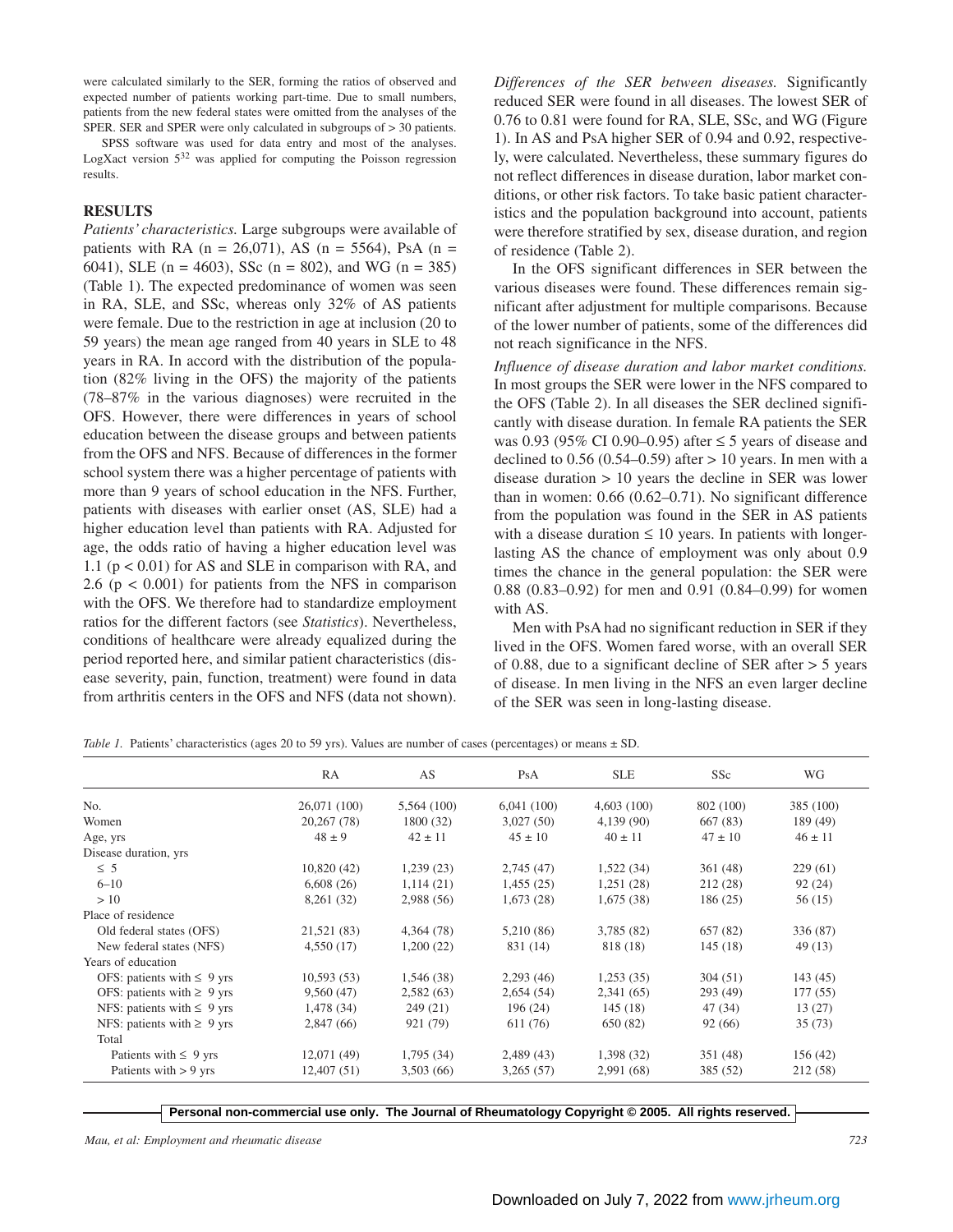

*Figure 1.* Standardized employment ratios (SER) of the patients in all German Collaborative Arthritis Centres.

Within the first 5 years of SLE the employment did not differ significantly from the general population. However, after 6–10 years a significant influence of disease on participation in the labor market was found in men and women in the OFS, and even more markedly in the NFS. In total the SER were 0.80 (0.74–0.87) and 0.68 (0.63–0.73) for women with a disease duration of  $6-10$  and  $> 10$  years, respectively. For men the figures were 0.96 and 0.89, respectively.

In early SSc  $(≤ 5 \text{ years})$  a SER < 1 was observed in women and men in the OFS, but this difference from the general population was not significant. After > 10 years the influence of SSc on the employment of women was clearly significant in the OFS and in the NFS [in total SER of 0.58 (0.44–0.75)]. Of all patient groups with early disease the

*Table 2.* Standardized employment ratios (SER) (95% CI) of patients in the old and new federal states (OFS and NFS, respectively).

| Sex/Disease       | <b>RA</b>  |            |                                                                                                                  | AS         |            | PsA        |            | <b>SLE</b> |            | SS <sub>c</sub> |                                                                                                                                        | WG         |                     |            |
|-------------------|------------|------------|------------------------------------------------------------------------------------------------------------------|------------|------------|------------|------------|------------|------------|-----------------|----------------------------------------------------------------------------------------------------------------------------------------|------------|---------------------|------------|
| Duration          | <b>OFS</b> | <b>NFS</b> | <b>OFS</b>                                                                                                       | <b>NFS</b> | <b>OFS</b> | <b>NFS</b> | <b>OFS</b> | <b>NFS</b> | <b>OFS</b> | <b>NFS</b>      | <b>OFS</b>                                                                                                                             | <b>NFS</b> | <b>OFS</b>          | <b>NFS</b> |
| Women             |            |            |                                                                                                                  |            |            |            |            |            |            |                 |                                                                                                                                        |            |                     |            |
| $\leq 5$ yrs      | $0.92*$    | 0.95       | 1.06                                                                                                             | 1.09       | 0.94       | 0.98       | 0.97       | 0.91       | 0.89       | 0.84            | 0.79                                                                                                                                   | NA.        | $0.006*$            | <b>NS</b>  |
|                   |            |            |                                                                                                                  |            |            |            |            |            |            |                 | $(0.89-0.95)(0.88-1.02)(0.93-1.02)(0.85-1.39)(0.87-1.01)(0.80-1.20)(0.90-1.05)(0.76-1.07)(0.74-1.05)(0.55-1.23)(0.58-1.05)$            |            |                     |            |
| $6-10$ yrs $0.76$ |            | 0.70       | 1.02                                                                                                             | 0.97       | 0.86       | 0.94       | 0.83       | 0.70       | 0.71       | <b>NA</b>       | 0.78                                                                                                                                   | NA.        | $< 0.001*$ 0.002*   |            |
|                   |            |            | $(0.73-0.80)(0.63-0.78)(0.88-1.17)(0.71-1.29)(0.77-0.96)(0.73-1.20)(0.76-0.90)(0.56-0.86)(0.54-0.90)$            |            |            |            |            |            |            |                 | $(0.44 - 1.26)$                                                                                                                        |            |                     |            |
| $> 10$ yrs 0.57   |            | 0.53       | 0.91                                                                                                             | 0.93       | 0.81       | 0.77       | 0.71       | 0.53       | 0.61       | 0.44            | NA.                                                                                                                                    | NA.        | $< 0.001* < 0.001*$ |            |
|                   |            |            | $(0.55-0.60)(0.48-0.58)(0.82-1.00)(0.77-1.12)(0.72-0.89)(0.62-0.95)(0.65-0.77)(0.43-0.65)(0.45-0.82)(0.19-0.86)$ |            |            |            |            |            |            |                 |                                                                                                                                        |            |                     |            |
| All women $0.78$  |            | 0.71       | 0.97                                                                                                             | 0.99       | 0.88       | 0.88       | 0.84       | 0.70       | 0.77       | 0.70            | 0.80                                                                                                                                   | 0.74       | $< 0.001* < 0.001*$ |            |
|                   |            |            |                                                                                                                  |            |            |            |            |            |            |                 | $(0.76-0.79)(0.67-0.74)(0.90-1.03)(0.87-1.12)(0.83-0.92)(0.78-0.99)(0.80-0.87)(0.63-0.78)(0.67-0.87)(0.52-0.92)(0.63-1.00)(0.38-1.30)$ |            |                     |            |
| Men               |            |            |                                                                                                                  |            |            |            |            |            |            |                 |                                                                                                                                        |            |                     |            |
| $\leq 5$ yrs      | 0.91       | 0.86       | 1.01                                                                                                             | 0.98       | 0.99       | 0.94       | 0.86       | 0.91       | 0.86       | NA              | 0.82                                                                                                                                   | NA.        | $0.002*$            | <b>NS</b>  |
|                   |            |            | $(0.87-0.96)(0.74-0.98)(0.93-1.09)(0.78-1.20)(0.93-1.05)(0.77-1.14)(0.70-1.04)(0.57-1.39)(0.62-1.15)$            |            |            |            |            |            |            |                 | $(0.64 - 1.03)$                                                                                                                        |            |                     |            |
| $6-10$ yrs $0.80$ |            | 0.75       | 0.98                                                                                                             | 0.91       | 0.97       | 0.91       | 0.77       | <b>NA</b>  | NA.        | NA.             | 0.75                                                                                                                                   | NA.        | $< 0.001*$          | 0.042      |
|                   |            |            | $(0.74 - 0.85)(0.62 - 0.91)(0.90 - 1.07)(0.75 - 1.11)(0.89 - 1.05)(0.69 - 1.17)(0.61 - 0.97)$                    |            |            |            |            |            |            |                 | $(0.50 - 1.10)$                                                                                                                        |            |                     |            |
| $> 10$ yrs        | 0.68       | 0.60       | 0.89                                                                                                             | 0.82       | 0.92       | 0.70       | 0.86       | NA.        | <b>NA</b>  | NA.             | NA.                                                                                                                                    | NA.        | $< 0.001^*$ 0.001*  |            |
|                   |            |            | $(0.63 - 0.73)(0.51 - 0.71)(0.84 - 0.95)(0.73 - 0.91)(0.84 - 1.01)(0.54 - 0.89)(0.67 - 1.07)$                    |            |            |            |            |            |            |                 |                                                                                                                                        |            |                     |            |
| All men           | 0.82       | 0.74       | 0.94                                                                                                             | 0.86       | 0.97       | 0.85       | 0.83       | 0.81       | 0.84       | 0.90            | 0.75                                                                                                                                   | 0.66       | $< 0.001*$ 0.008*   |            |
|                   |            |            |                                                                                                                  |            |            |            |            |            |            |                 | $(0.79-0.85)(0.67-0.81)(0.90-0.98)(0.78-0.93)(0.93-1.01)(0.74-0.96)(0.73-0.94)(0.61-1.05)(0.66-1.05)(0.51-1.46)(0.62-0.91)(0.33-1.18)$ |            |                     |            |

Significant values of SER with respect to the difference between patients and general population in bold print. NA: not applicable (calculation omitted due to small number of patients), p value for the comparison of disease groups. \* p values remain significant after adjustment for multiple comparisons. NS: not significant.

#### **Personal non-commercial use only. The Journal of Rheumatology Copyright © 2005. All rights reserved.**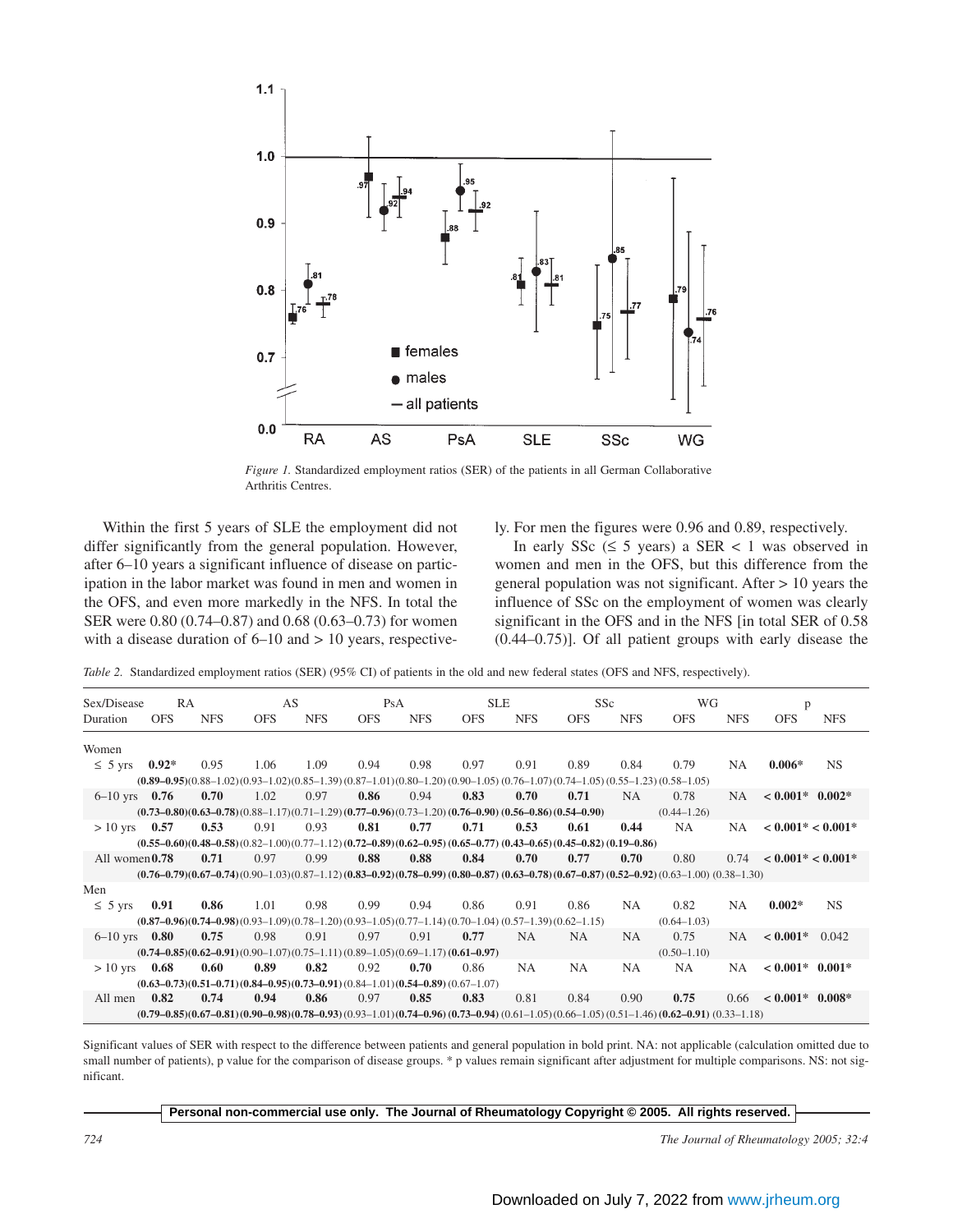lowest SER were observed in WG. However, as in the OFS only 98 women and 104 men with WG and a disease duration  $\leq$  5 years were observed, the differences from the general population were not statistically significant.

As could be expected, there was a strong influence of severity of disease on the chance of being employed; however, this did not explain the differences between the OFS and NFS. For women from the OFS with severe or very severe RA and a disease duration  $\leq 5$ ,  $> 5$  to 10, and  $> 10$ years the SER were 0.84, 0.59, and 0.37, respectively. The corresponding figures for patients from the NFS were 0.75, 0.30, and 0.20, respectively. Similar results were found for the other diseases, provided the subgroup was not too small  $(< 30)$ .

*Influence of education and labor market conditions.* Highly significant differences in SER were found between patients with less  $(≤ 9$  years) and more education in the OFS as well as the NFS (Table 3). In women with RA who had less education, very low SER were observed.

In women with AS a similar influence of education was found in each region of residence. Because of the lower number of patients from the NFS only the SER for the less educated women from the OFS reached statistical significance regarding comparison with the general population and with more highly educated women. However, in the case of much higher numbers of men the data of Table 3 suggest that low education and region of residence were 2 independent risk factors of a lower chance of being employed. Similar results as in AS were found in PsA patients with low education, with a strong influence on employment in men in the NFS (SER 0.62).

A strong influence of both region of residence and education level was also observed in women with SLE. In comparison with the general population the chance of labor market participation was reduced in women in the NFS with  $\leq 9$ years' education to roughly half. In the OFS the SER was

also clearly lower. Similar combined effects of region of residence, education, and sex were thus observed in RA and SLE. Higher SER were seen in the OFS, in persons with more education, and in men.

*Multivariate comparisons.* We observed strong influences of sex, disease duration, education, and region of residence on employment rate across the various inflammatory rheumatic diseases. To estimate the relative importance of each of these factors after control for the other influences, we performed a multivariate Poisson regression analysis (Figure 2). Within each comparison, the first group (RA patients, female patients, patients from the OFS, patients with > 9 years of education) was used as the comparison group with a relative risk of 1. In early disease, there was a slightly higher chance of employment in AS and a lower rate in WG compared to RA. Across all diseases, the strongest influence was education. In patients with disease duration  $> 10$  years, region of residence had an equally strong, independent influence on SER. As well, the differences between AS, RA, and WG became more pronounced. Female AS or PsA patients with > 10 years' disease duration had a RR of 1.64 and 1.41, respectively, in comparison with female RA patients with the same disease duration, whereas the figures for men were 1.25 and 1.14. Patients with WG had the worst outcome.

*Part-time employment.* In patients with RA as well as all other diseases, no difference to the population in respect to part-time employment was observed in women in the OFS (Table 4). The data for men are not shown because the sample sizes are too small (on average < 5% expected part-time work). In male RA patients no difference of observed and expected numbers of part-time workers was found. The same was seen in AS and PsA.

# **DISCUSSION**

This study shows (1) increasing differences in labor force

| Sex/Disease<br>RA |            |                                                 | AS         |            | PsA        |                                                 | <b>SLE</b>      |            | SS <sub>c</sub>                                         |            | WG              |            |
|-------------------|------------|-------------------------------------------------|------------|------------|------------|-------------------------------------------------|-----------------|------------|---------------------------------------------------------|------------|-----------------|------------|
| Duration          | <b>OFS</b> | <b>NFS</b>                                      | <b>OFS</b> | <b>NFS</b> | <b>OFS</b> | <b>NFS</b>                                      | <b>OFS</b>      | <b>NFS</b> | <b>OFS</b>                                              | <b>NFS</b> | <b>OFS</b>      | <b>NFS</b> |
| Women             |            |                                                 |            |            |            |                                                 |                 |            |                                                         |            |                 |            |
| $\leq 9$ yrs      | 0.70       | 0.55                                            | 0.86       | 0.89       | 0.82       | 0.74                                            | 0.70            | 0.47       | 0.59                                                    | 0.39       | 0.73            | NA.        |
|                   |            | $(0.67-0.72)$ $(0.48-0.62)$ $(0.75-0.98)$       |            |            |            | $(0.59-1.29)$ $(0.75-0.89)$ $(0.52-1.03)$       |                 |            | $(0.63-0.76)$ $(0.30-0.70)$ $(0.47-0.74)$ $(0.14-0.85)$ |            | $(0.48 - 1.08)$ |            |
| $> 9$ yrs         | 0.82       | 0.76                                            | 0.98       | 0.98       | 0.91       | 0.91                                            | 0.87            | 0.73       | 0.90                                                    | 0.80       | 0.81            | NA.        |
|                   |            | $(0.80-0.85)$ $(0.72-0.80)$ $(0.90-1.06)$       |            |            |            | $(0.86-1.12)$ $(0.85-0.97)$ $(0.79-1.04)$       |                 |            | $(0.82-0.92)$ $(0.65-0.82)$ $(0.76-1.05)$ $(0.58-1.07)$ |            | $(0.60 - 1.07)$ |            |
| p                 | $< 0.001*$ | $< 0.001*$                                      | $< 0.001*$ | <b>NS</b>  | $< 0.001*$ | 0.01                                            | $< 0.001*$      | $< 0.001*$ | $< 0.001*$                                              | 0.016      | <b>NS</b>       | NA         |
| Men               |            |                                                 |            |            |            |                                                 |                 |            |                                                         |            |                 |            |
| $\leq 9$ yrs      | 0.78       | 0.67                                            | 0.89       | 0.69       | 0.93       | 0.62                                            | 0.73            | <b>NA</b>  | 0.82                                                    | <b>NA</b>  | 0.65            | <b>NA</b>  |
|                   |            | $(0.75-0.82)$ $(0.56-0.80)$ $(0.83-0.95)$       |            |            |            | $(0.53-0.87)$ $(0.87-0.99)$ $(0.41-0.89)$       | $(0.59 - 0.88)$ |            | $(0.59 - 1.12)$                                         |            | $(0.47 - 0.89)$ |            |
| $> 9$ yrs         | 0.88       | 0.78                                            | 0.98       | 0.89       | 1.00       | 0.88                                            | 0.95            | 0.85       | 0.94                                                    | NA         | 0.84            | <b>NA</b>  |
|                   |            | $(0.84 - 0.93)$ $(0.70 - 0.87)$ $(0.93 - 1.04)$ |            |            |            | $(0.81 - 0.97)$ $(0.94 - 1.06)$ $(0.76 - 1.01)$ |                 |            | $(0.80-1.11)$ $(0.63-1.13)$ $(0.63-1.34)$               |            | $(0.65 - 1.08)$ |            |
| p                 | $< 0.001*$ | $< 0.001*$                                      | $0.002*$   | $0.001*$   | $0.003*$   | 0.006                                           | 0.017           | <b>NA</b>  | <b>NS</b>                                               | <b>NA</b>  | 0.09            | NA         |

*Table 3.* Standardized employment ratios (SER) (95% CI) pf patients in the old and the new federal states (OFS and NFS, respectively) by sex and education.

Significant SER with respect to the difference between patients and general population in bold print. NA: not applicable (calculation omitted due to small number of patients), p values for the comparison by education. NS: not significant. \* p values remain significant after adjustment for multiple comparisons.

#### **Personal non-commercial use only. The Journal of Rheumatology Copyright © 2005. All rights reserved.**

*Mau, et al: Employment and rheumatic disease 725*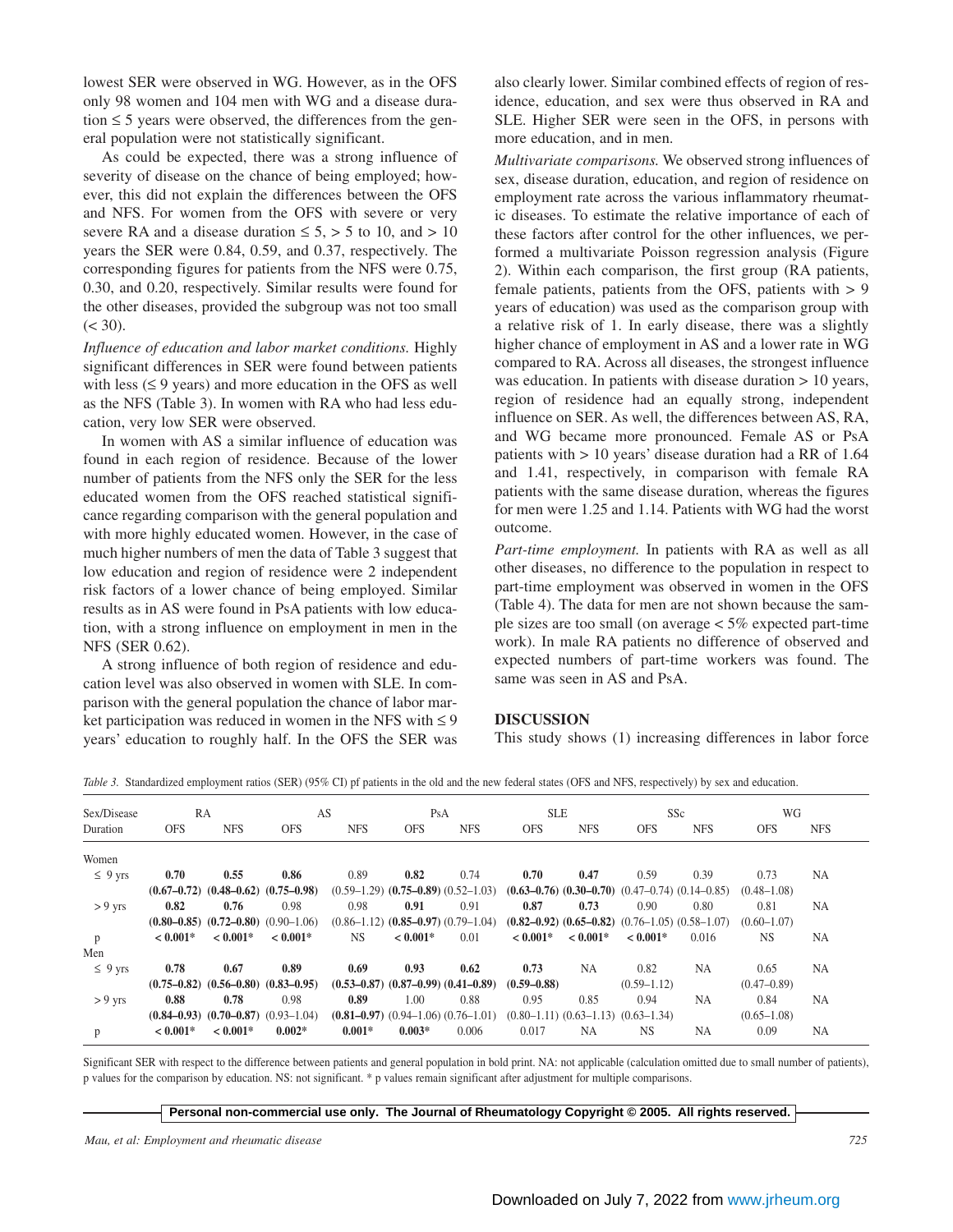

*Figure 2.* Relative risks (RR) of higher/lower SER by disease duration (reference groups are RA, women, higher education, OFS). A. Disease duration  $\leq 5$  years. B. Disease duration  $> 10$  years.

*Table 4.* Observed number of women in the old federal states working fulltime and part-time, expected part-time employment, and standard part-time employment ratios (SPER) (data available only 1996 to 2001).

|                            | RA                      | AS                                                              | PsA  | <b>SLE</b> | SSc  | WG  |  |
|----------------------------|-------------------------|-----------------------------------------------------------------|------|------------|------|-----|--|
| Observed full time work, n | 2.333                   | 252                                                             | 446  | 602        | 67   | 26  |  |
| Observed part-time work, n | 2,062                   | 189                                                             | 420  | 403        | 67   | 21  |  |
| Expected part-time work, n | 2.063                   | 193                                                             | 401  | 410        | 63   | 22  |  |
| SPER (95% CI)              | 1.00<br>$(0.96 - 1.04)$ | 0.98<br>$(0.85-1.13)$ $(0.95-1.15)$ $(0.89-1.08)$ $(0.82-1.35)$ | 1.05 | 0.98       | 1.06 | NA. |  |

NA: not applicable (calculation omitted due to small number of patients).

participation across different inflammatory rheumatic diseases, including rare disorders, with increasing disease duration; and (2) the influence of educational status and labor market conditions on employment across patient groups and in comparison with the general population. The influence of labor market conditions and education status on employment was described for patients with RA and AS with the 1993 to 1997 dataset<sup>23</sup>. Now these findings based on crude comparisons are confirmed after standardization for important risk factors.

Within the first 5 years of RA only a small reduction of the employment ratio was found. This confirms results from a Dutch study that considered the population background by means of a similar standardization procedure<sup>33</sup>. Clinical studies not considering the population background reported work disability rates of up to 42% in this period<sup>2,5-8,12,34,35</sup>.

In previous studies different approaches were chosen to estimate the excess risk of work loss in patients with RA and (rarely) in other chronic inflammatory rheumatic diseases. High proportions of work loss *per se* have been interpreted as an indication that the disease is at least the main cause. This assumption may be questioned, particularly in countries with high unemployment rates. Controlling for other risk factors of work loss may explain the only moderately

**Personal non-commercial use only. The Journal of Rheumatology Copyright © 2005. All rights reserved.**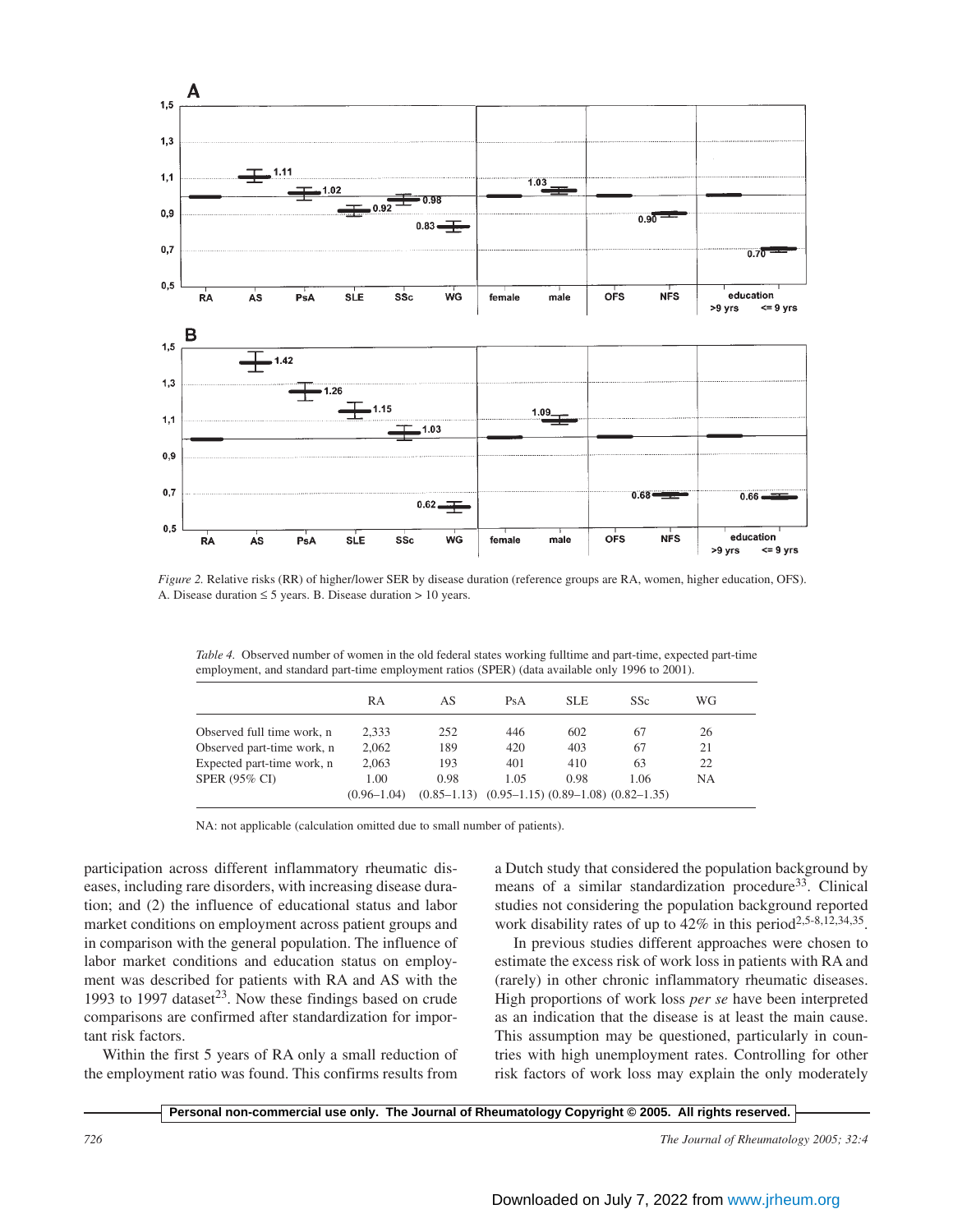reduced labor force participation in patients with early RA in our study and the Dutch study<sup>33</sup>. However, as in the latter study, the unfavorable effect of RA increased with disease duration in our patients. The effect of RA on labor force participation was stronger in our data than in the Dutch study. This can be explained by the low unemployment rates in The Netherlands. We found that the general employment rate is a strong predictor of labor force participation in rheumatic diseases.

On the other hand, a more supportive system and the possible incentive to withdraw from the labor force may explain the lower employment rates reported for AS patients in The Netherlands compared to other European countries and to our data<sup>36</sup>. This may particularly contribute to the significant reduction of employment in early AS in The Netherlands, with no further increase after 10 years of dis $e$ ase<sup>24</sup>, which is in contrast to the present study. Compared to patients in the other disease groups the reduction of employment with increasing disease duration is less pronounced in AS. Considering the large sample size, statistical significance is reached in men after a disease duration of more than 10 years. The comparatively high employment in AS patients even with long-lasting disease or higher age is in accord with other studies<sup>7,14-17</sup>.

Compared to the more favorable employment rates in patients with AS, individuals with SSc and WG showed reduced participation in the labor force similar to individuals with RA. The high reduction of employment in those with WG within the first 5 years corresponds to data in 2 recent reports $19,22$ .

In contrast to 2 studies of SLE patients without reference to population data that report work disability in about 40% of patients after a mean duration of 3.4 and 5.5 years<sup>20,21</sup>, our data show significantly reduced employment rates only after at least 6 years of disease.

Reduced working hours have been reported by other investigators across different diseases<sup>17,19,20,24,35,37,38</sup>. However, our study showed no increased part-time employment in women or men. In Germany only a limited number of part-time jobs are available, particularly for men. The reluctance of employers to offer this kind of job may contribute to the lack of adjustment of working time in patients with chronic rheumatic diseases in our country. This might change in the future: since January 2001 work disability pensions can be paid as either fulltime or part-time pension. The employee with partial work disability has the right to work part-time with his previous employer. Future followup of patients in the database will show how frequently patients make use of this new possibility.

Although analysis of the full range of work disability indicators was not the purpose of this study, the stratification of SER for selected risk factors provides valuable information on their combined effects. One of the advantages of the German National Database is the chance to analyze the

influence of the labor market assessed by region of residence. If the overall unemployment rate in the population is high, as seen in the NFS, risk factors for withdrawal from the labor force such as longer disease duration and low education become more important. Education may be a surrogate marker for type of work, income, and self-management abilities. Our data confirm the significance of education reported by others<sup>2,5,17,20,33,39-42</sup>. The negative effect of labor market conditions could only be observed because there were major differences in unemployment rates between the NFS and the OFS of 6% to 10% in the years under observation. The small changes in employment rates observed in the OFS between 1993 and 2001 had no significant influence on the employment of RA patients compared to the population.

This study has some limitations. First, since patients were recruited by rheumatologists, they can be expected to be more severely affected by the disease and by work loss than cases in the general population. On the other hand, we lost those patients who could not attend the rheumatologist due to immobility or death. Therefore, generalization of the results is limited to patients treated by rheumatologic specialists.

Second, the upper age limit of 59 years omitting older patients up to the retirement age of 65 years in men and 63 or 64 years (depending on year of birth) in women may lead to more favorable employment rates in this study compared to reports that included older patient populations. We decided to exclude patients aged 60 years or older because individuals of this age group in the general population show a marked increase of early retirement, making the attribution of work loss to rheumatic disease less reliable. In the years under observation in the German population only 31.6% of men and 10.7% of women aged 60 to 64 were still working. In an earlier report<sup>8</sup> we identified an age cutoff for increased risk of work disability of 50 years, which is well below the upper age limit in this study. The association of risk profiles with younger age was pointed out by a recent study from Norway<sup>40</sup>. Finally, we did not address the influence of rheumatic diseases on work life in a wider sense, and did not consider factors such as sick leave and reduced income reported by other investigators $1,5,6,19$ .

Consideration of the population background and a comparison between the diseases under study showed the impact of various inflammatory rheumatic conditions and of selected additional risk factors on being employed. Specific measures to prevent patients with rheumatic diseases from losing their jobs, including adaptations of the workplace, working conditions, or working hours, seem to be required, especially in areas with overall high unemployment rates.

## **REFERENCES**

- 1. Meenan RF, Yelin EH, Nevitt M, Epstein WV. The impact of chronic disease. Arthritis Rheum 1981;24:544-9.
- 2. Fex E, Larsson B-M, Nived K, Eberhardt K. Effects of rheumatoid

**Personal non-commercial use only. The Journal of Rheumatology Copyright © 2005. All rights reserved.**

*Mau, et al: Employment and rheumatic disease 727*